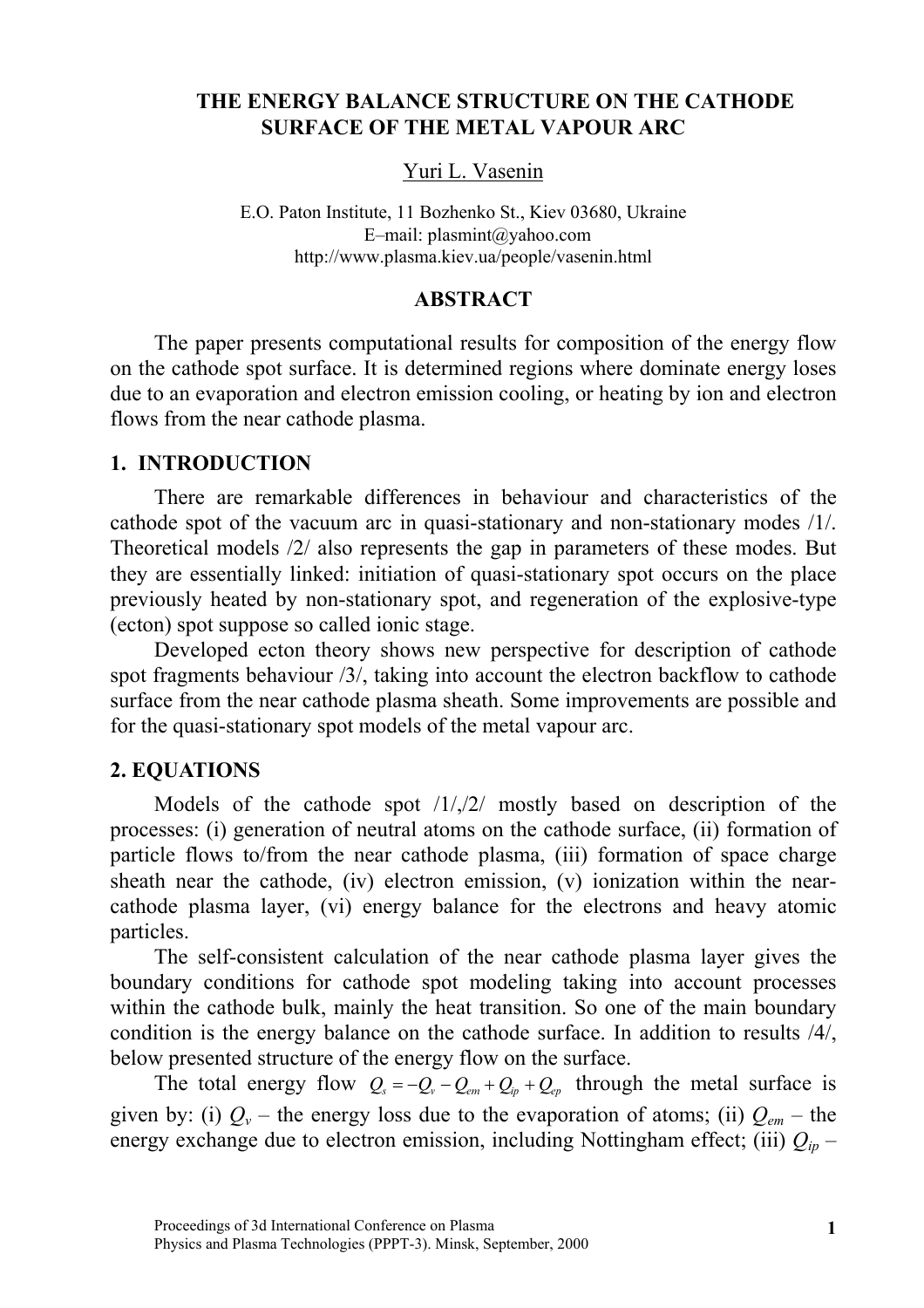the energy gain by accommodation of ions coming back to the surface; (iv)  $Q_{ep}$  – the energy gain of returning plasma electrons. The components were described by the next equations:

$$
Q_v = I_{v0} \cdot (1 - \beta) \cdot (E_v + 2kT_c),
$$
  
\n
$$
Q_{em} = J_{ec} \cdot (\varphi_{FT} + \varphi) + \sum_z \frac{J_{iz}}{z} \gamma_{HT}^z (\varphi_{HT}^z + \varphi),
$$
  
\n
$$
Q_{ip} = \sum_z \frac{J_{iz}}{z} \left( (U_c - \Delta \varphi_s) \cdot z + \sum_{p=1}^z (U_{ip} - \varphi) + 2kT_0 I e + \frac{1}{2e} \widetilde{Z} k T_c \right)
$$
  
\n
$$
Q_{ep} = \alpha \cdot J_{ep} \cdot (\varphi - \Delta \varphi_s + 2kT_c I e)
$$

Here:  $I_{v0}$  is the flow of evaporated atoms moving away from the surface at the temperature  $T_c$ ,  $\beta$  is the back flow to the surface in a kind of atom or ion,  $E_v$  is the evaporation energy, *Jec*.– density of the electron thermo–field emission current; *Jiz* is the ion current with charge z:  $J_i = \sum J_{iz}$ ;  $\varphi$  and  $\Delta \varphi_s$  – are the work function and Schottky correction, respectively;  $\varphi_{FT}$ ,  $\varphi_{IFT}^2$  – overage energy of emitted electrons (F-T and I-F-T emissions /5/) for calculation of the Nottingham effect;  $\tilde{\gamma}_{IFT}$  – number of emitted electrons per one ion striking the cathode (top index z means the multiplicity of ionization of the ion);  $\alpha$  is the accommodation coefficient of the returned from plasma electrons on the cathode;  $U_c = U_c^{\dagger} + \Delta U_c$ ,  $\Delta U_c^{\dagger} = \frac{1}{2e} \tilde{Z} Z_c Z_c$ ,  $U_c$  is the total cathode potential fall including  $\Delta U_c'$  on plasma presheath;  $U_{ip}$  – ionization potential at  $(p-1\rightarrow p)$  transition,  $\tilde{z}$  is the effective charge of the plasma ions near the cathode;  $T_e$  is the temperature of the plasma electrons.

The current density in the cathode spot:  $J_c = J_{ec} + J_i - J_{en}$ , where the flows of charged particles are: emitted electrons  $J_{ec}$ , plasma electrons  $J_{ep}$  and ions  $J_i$ .

#### **3. RESULTS**

On Fig.1 are presented results of calculations for copper electrode in a kind of parameter isolevels (equal values of calculated parameter) in coordinates  $(T_c, U_c)$  – the near cathode fall  $U_c$  and the surface temperature  $T_c$ .

Fig.1*a,b* shows the energy balance at the surface by plotting sign( $Q_s$ )·log( $|Q_s|$ ) as a function of  $U_c$  and  $T_c$ . For  $|Q_s|>1$  we have  $log(|Q_s|)>0$ . For example,  $Q_s = 1 \times 10^8$ W/cm<sup>2</sup> corresponds to 8;  $Q_s = -1 \times 10^5$  W/cm<sup>2</sup> corresponds to -5 and  $Q_s = \pm 1$  W/cm<sup>2</sup> – to the point 0.

As can be seen in this figure, the positive values of the energy flow on the cathode surface (and the spot existence region corresponded to it) has a big variation in dependence on included or not in consideration the energy delivered by backflow of plasma electrons. Especially remarkable changes in  $Q<sub>s</sub>$  occurs for the region  $T_c$  > 3800 K and  $U_c$  > 13 V, where energy flow change the sign and differs on order of magnitude. Values of  $Q_s$  within the existence region of the quasistationary spot (3000 K  $< T_c$  <4000 K,  $U_c$  >15 V) also changes up to one order of magnitude, so the calculated in different models spot radii might differs in orders of magnitude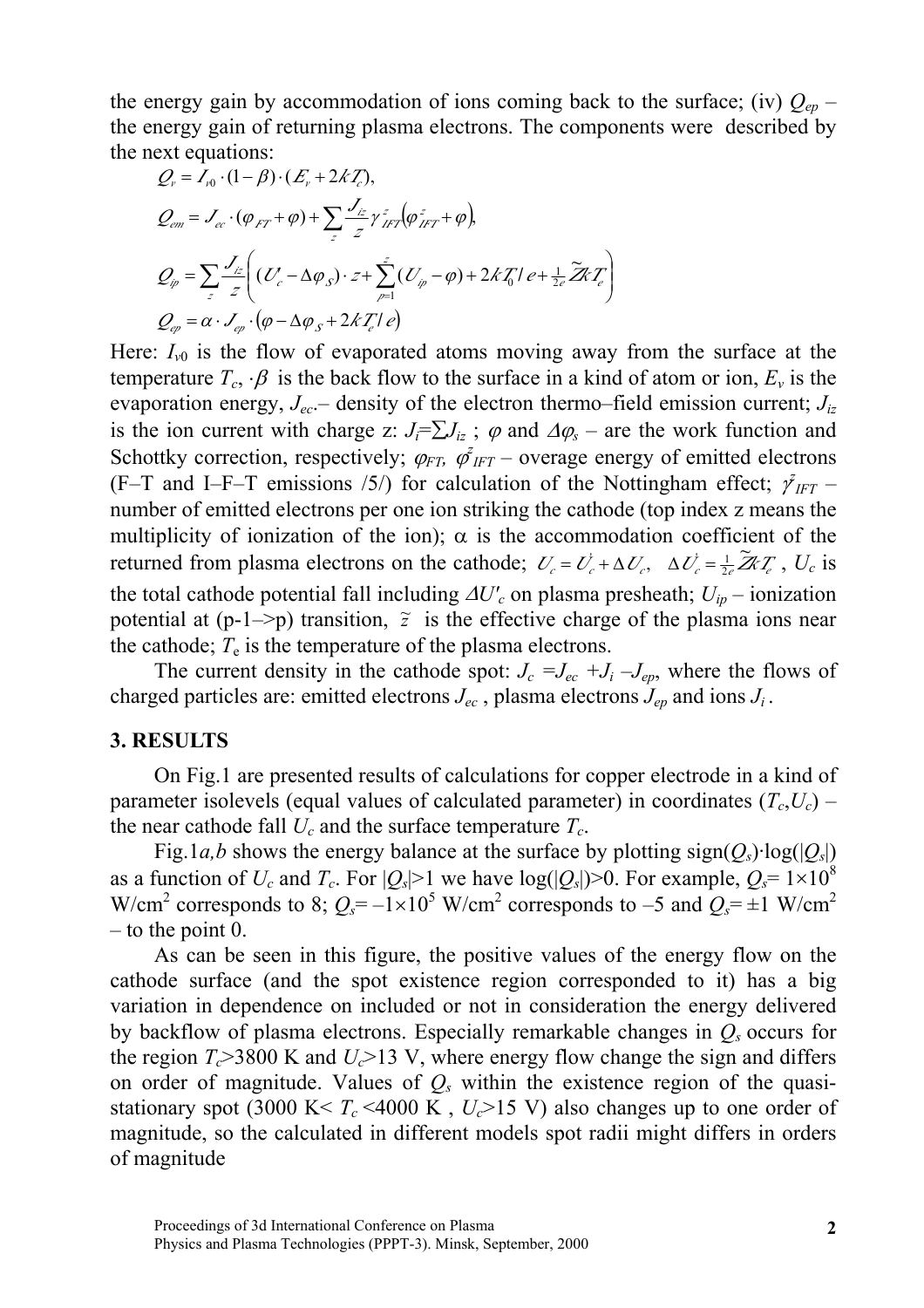

*Fig.1. The energy balance on the cathode surface as a function* sign( $Q_s$ )·log( $|Q_s|$ )  $(for|Q_s|>1)(a,b)$ . *Contours of max*  $\{|Q_v|, |Q_{em}|, |Q_{iv}|, |Q_{ev}|\}$ : 1– evaporation loses, 2– *electron emission cooling,* 3*– heating by the plasma ion bombardment,* 4*– heating due to a backflow of plasma electrons.*(*c,d*) *The accommodation coefficient of plasma electrons:*  $a, c - \alpha = 1$ *,*  $b, d - \alpha = 0$ *.* 

Fig.1*c,d* shows the dominated component of the energy balance on the surface. It is interesting to note in Fig 1*c* the expansion of the spot existence on the gap between the regions of stationary – non-stationary spot operation (in terms of E–diagrams – modes  $(0)$ – $(1)$ , respectively  $\frac{2}{\lambda}$ . On presented in Fig.1 results Joule heating within the cathode bulk do not taken into account.

The calculations shows that the ratio  $J_i/J_{ec} < 0.04$  for  $T_e > 3$  eV. The ratio  $J_{ep}/J_{ec}$ is approximately 1/10 when the surface temperature  $T_c$  > 3500 K. Figs.1 shows, that relatively small backflow of plasma electrons might be the energy source for